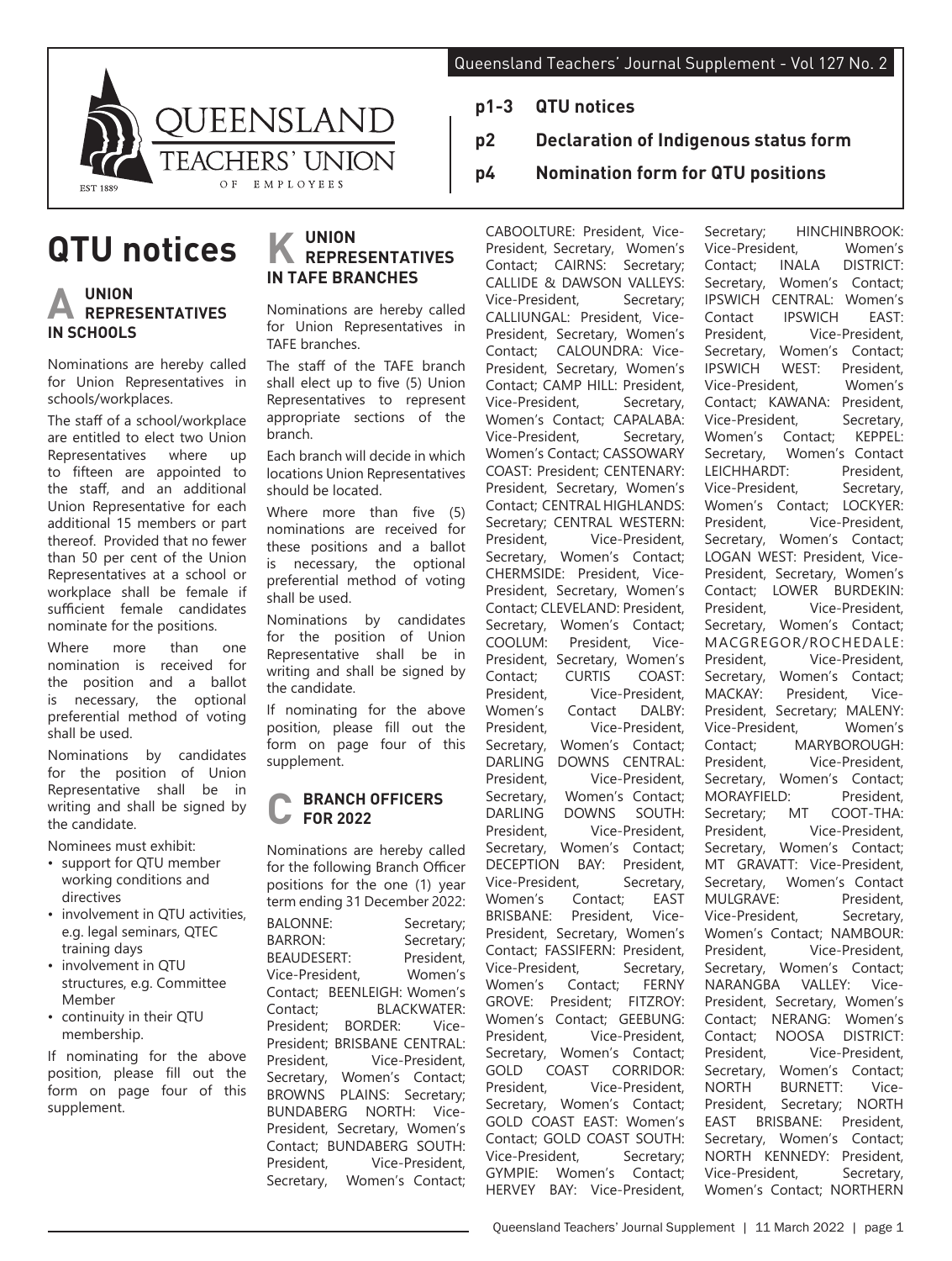

**QTU notices continued...**

TABLELANDS: President, Vice-President, Women's Contact; PINE RIVERS NORTH: President,<br>Vice-President, Secretary, Vice-President, Secretary,<br>Women's Contact: PINE Women's Contact; RIVERS SOUTH: Vice-President, Women's Contact; REDCLIFFE: President, Vice-President, Secretary, Women's Contact; REDLANDS: President, Vice-President, Secretary, Women's Contact; ROSS: President, Vice-President, Secretary, Women's Contact; RUNCORN: President,<br>Vice-President, Secretary, Vice-President, Women's Contact; SHERWOOD:<br>President. Vice-President. Vice-President, Secretary, Women's Contact; SOUTH BRISBANE: President, Vice-President, Secretary; SOUTH BURNETT: Vice-President, Women's Contact; SOUTHPORT: President, Secretary, Women's Contact; SPRINGFIELD: President, Vice-President, Secretary, Women's Contact; SPRINGWOOD EAST: President, Vice-President,<br>Secretary; STANTHORPE: STANTHORPE: Women's Contact; SUNNYBANK: President,<br>Vice-President, Secretary, Vice-President, Women's Contact; THE GAP: Women's Contact; THOZET: Vice-President, Secretary; THURINGOWA: President, Vice-President, Secretary, Women's

Contact; TOWNSVILLE:<br>President. Vice-President. Vice-President, Secretary; UPPER GOLD COAST: President, Secretary; WARREGO: President, Vice-President, Secretary, Women's Contact; WARWICK: President, Vice-President, Secretary, Women's Contact; WESTERN DOWNS:<br>President. Vice-President. Vice-President, Secretary, Women's Contact; WHITSUNDAY: President, Vice-President, Secretary, Women's Contact; WOODRIDGE: President, Secretary, Women's Contact; WYNNUM: President,<br>Vice-President. Secretary, Vice-President, Women's Contact.

If nominating for any of the above positions, please fill out the form on page four of this supplement.

## **I TAFE BRANCH OFFICERS - TAFE DIVISION 2022**

Nominations are hereby called for the following Branch Officer positions for the one (1) year term ending 31 December 2022: ACACIA RIDGE (SKILLS TECH): Women's Contact; BAYSIDE: President, Vice-President, Secretary, Women's Contact; BRACKEN RIDGE: President,

Vice-President, Secretary, Women's Contact; BRACKEN RIDGE (SKILLS TECH): President,<br>Vice-President, Secretary, Vice-President, Women's Contact; BUNDABERG: President, Vice-President, Secretary, Women's Contact; BUNDAMBA: President, Vice-President, Secretary, Women's<br>Contact: CABOOLTURE: CABOOLTURE: President, Vice-President, Secretary, Women's Contact; CAIRNS: President, Vice-President, Secretary, Women's Contact; DARLING DOWNS:<br>President. Vice-President. Vice-President, Secretary, Women's Contact; EAGLE FARM (SKILLS TECH):<br>President. Vice-President. Vice-President, Secretary, Women's Contact; EMERALD CQU: President, Vice-President, Secretary, Women's Contact; GLADSTONE CQU: Secretary, Women's Contact; GOLD COAST: President, Secretary, Women's Contact;<br>GROVELY: President, Vice-President, Vice-President, Secretary, Women's Contact; LOGANLEA: President, Vice-President, Secretary, Women's Contact; MACKAY CQU: President, Vice-President, Secretary, Women's Contact; MARYBOROUGH: President, Vice-President, Secretary, Women's Contact; MOUNT ISA: President, Vice-President, Secretary, Women's Contact;<br>NAMBOUR: President. NAMBOUR: Vice-President, Secretary, Women's Contact; PIMLICO: President, Vice-President, Secretary, Women's Contact; ROCKHAMPTON CQU: President, Vice-President, Secretary, Women's Contact; SOUTHBANK: President, Vice-President, Secretary, Women's<br>Contact: TOOWOOMBA: Contact; TOOWOOMBA:<br>President. Vice-President. Vice-President, Secretary, Women's Contact; TQOL: President, Vice-President.

If nominating for the any of the above positions, please fill out the form on page four of this supplement.

## **L ABORIGINAL AND/ OR TORRES STRAIT ISLANDER BRANCH CONTACTS FOR 2022**

Nominations are hereby called for the following Aboriginal and/or Torres Strait Islander Branch Contacts for the one (1) year term ending 31 December 2022:

BALONNE, BEAUDESERT, BEENLEIGH, BENOWA, BLACKWATER, BORDER, BRISBANE CENTRAL, BROWNS

| <b>DECLARATION OF INDIGENOUS STATUS</b><br>Nominees for Indigenous positions are required to submit, along with their nomination, a declaration of their<br>Indigenous status (unless previously provided) as follows:<br>1. I am of Aboriginal/Torres Strait Islander* descent; and<br>2. I identify as an Aboriginal person/Torres Strait Islander*; and |  |  | QTU/AEU(Q) Collection<br><b>Statement</b><br>1. For all matters relating<br>to personal information<br>collected about an individual<br>covered by the Privacy Act<br>(1988), the individual will<br>need to write to the General<br>Secretary, QTU, PO Box |  |
|------------------------------------------------------------------------------------------------------------------------------------------------------------------------------------------------------------------------------------------------------------------------------------------------------------------------------------------------------------|--|--|-------------------------------------------------------------------------------------------------------------------------------------------------------------------------------------------------------------------------------------------------------------|--|
| currently live; or                                                                                                                                                                                                                                                                                                                                         |  |  | 1750. Milton LPO 4064.                                                                                                                                                                                                                                      |  |
|                                                                                                                                                                                                                                                                                                                                                            |  |  | 2. You may gain access to<br>personal information<br>about you, held by the<br>OTU.                                                                                                                                                                         |  |
| (* Delete whichever is not applicable) (# Insert name of Community)                                                                                                                                                                                                                                                                                        |  |  | 3. The information is<br>collected to ascertain your<br>eligibility to be elected to<br>an identified position.                                                                                                                                             |  |
| I make this solemn declaration by virtue of the Oaths Act 1867 and conscientiously believing the statements<br>contained in this declaration to be true in every particular.                                                                                                                                                                               |  |  |                                                                                                                                                                                                                                                             |  |
|                                                                                                                                                                                                                                                                                                                                                            |  |  | 4. The Union will not disclose<br>this information to any<br>outside bodies.                                                                                                                                                                                |  |
| Before me<br>(signature of person before whom the declaration is made)                                                                                                                                                                                                                                                                                     |  |  |                                                                                                                                                                                                                                                             |  |
|                                                                                                                                                                                                                                                                                                                                                            |  |  |                                                                                                                                                                                                                                                             |  |
| (title of person before whom the declaration is made e.g. Justice of the Peace, Commissioner for Declarations or Solicitor)                                                                                                                                                                                                                                |  |  |                                                                                                                                                                                                                                                             |  |
| QTU/AEU(Q) Collection Statement                                                                                                                                                                                                                                                                                                                            |  |  |                                                                                                                                                                                                                                                             |  |
| In the event of a dispute concerning the Indigenous status of a member, a member may be required to provide supporting documentation.                                                                                                                                                                                                                      |  |  |                                                                                                                                                                                                                                                             |  |
|                                                                                                                                                                                                                                                                                                                                                            |  |  |                                                                                                                                                                                                                                                             |  |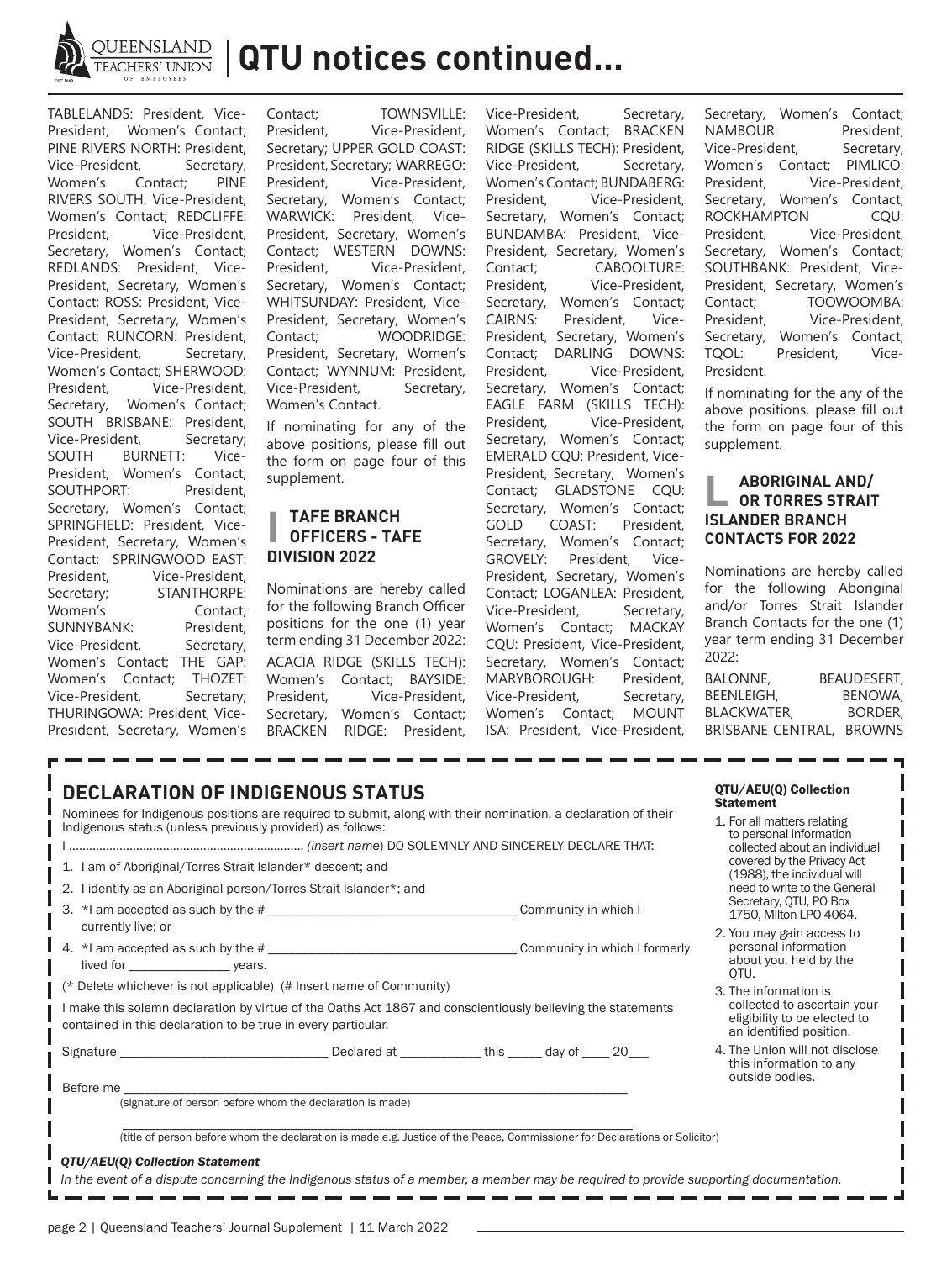PLAINS, BUNDABERG NORTH, BUNDABERG SOUTH, CABOOLTURE, CAIRNS, CALLIDE & DAWSON VALLEYS,<br>CALLIUNGAL, CALOUNDRA, CALOUNDRA, CAMP HILL, CAPALABA, CAPE AND GULF, CASSOWARY COAST, CENTENARY, CENTRAL HIGHLANDS, CENTRAL WESTERN, CHERMSIDE, CLEVELAND, COOLUM, CURTIS COAST, DALBY, DARLING DOWNS CENTRAL, DARLING DOWNS NORTH, DARLING DOWNS SOUTH, DECEPTION BAY, EAST BRISBANE, FASSIFERN, FERNY GROVE,<br>FITZROY, GEEBUNG, GOLD GEEBUNG, COAST CORRIDOR, GOLD COAST EAST, GOLD COAST SOUTH, GUGINGIN, GYMPIE, HERVEY BAY, HINCHINBROOK,<br>IPSWICH CENTRAL. **IPSWICH CENTRAL,<br>IPSWICH EAST, IPSWICH** IPSWICH EAST, IPSWICH<br>WEST, KAWANA, KEPPEL, KAWANA, LEICHHARDT, LOCKYER, LOGAN WEST, LOWER BURDEKIN, MACGREGOR/ROCHEDALE, MACKAY, MACKAY NORTH, MALENY, MAROOCHYDORE, MARYBOROUGH, MORAYFIELD, MT COOT-THA, MT GRAVATT, NAMBOUR. NARANGBA VALLEY, NERANG, NOOSA DISTRICT, NORTH BURNETT, NORTH EAST BRISBANE, NORTH KENNEDY,<br>NORTHERN TABLELANDS. TABLELANDS. PEAK DOWNS, PINE RIVERS NORTH, PINE RIVERS SOUTH, REDCLIFFE, REDLANDS, ROSS, RUNCORN, SHERWOOD, SOUTH BRISBANE, SOUTH BURNETT, SOUTH WESTERN QUEENSLAND, SOUTHPORT, SPRINGFIELD, SPRINGWOOD EAST, STANTHORPE, SUNNYBANK, THE GAP, THURINGOWA, TORRES STRAIT, TOWNSVILLE, UPPER GOLD COAST, WARREGO, WARWICK, WESTERN DOWNS, WHITSUNDAY, WOODRIDGE, WOOLOOWIN, WYNNUM.

If nominating for any of the above positions, please fill out the form on page four of this supplement, including the declaration of Indigenous status if not previously provided.

### **L ABORIGINAL AND/ OR TORRES STRAIT ISLANDER TAFE BRANCH CONTACTS FOR 2022**

for the following Aboriginal and/or Torres Strait Islander TAFE Branch Contacts for the one (1) year term ending 31 December 2022:

ACACIA RIDGE (SKILLS<br>TECH), BAYSIDE, BRACKEN TECH), BAYSIDE, BRACKEN<br>RIDGE, BRACKEN RIDGE **BRACKEN** (SKILLS TECH), BUNDABERG,<br>BUNDAMBA. CABOOLTURE. CABOOLTURE. CAIRNS, DARLING DOWNS, EAGLE FARM (SKILLS TECH), EMERALD CQU, GLADSTONE CQU, GOLD COAST, GROVELY, LOGANLEA, MACKAY CQU, MARYBOROUGH, MOUNT<br>ISA. NAMBOUR. PIMLICO. ISA, NAMBOUR, PIMLICO,<br>ROCKHAMPTON CQU, ROCKHAMPTON SOUTHBANK, TOOWOOMBA, TQOL.

If nominating for any of the above positions, please fill out the form on page four of this supplement, including the declaration of Indigenous status if not previously provided.

#### **L ABORIGINAL AND/ OR TORRES STRAIT ISLANDER AREA COUNCIL CONTACTS FOR NEW TERM**

Nominations are hereby called for the following Aboriginal and/or Torres Strait Islander Area Council Contact positions for the three (3) year term commencing 1 April 2022:

CENTRAL QUEENSLAND AREA COUNCIL, FAR NORTH QUEENSLAND AREA COUNCIL, GOLD COAST AREA COUNCIL, LOGAN REDLANDS AREA COUNCIL, METROPOLITAN<br>CENTRAL AREA COUNCIL, CENTRAL AREA COUNCIL, METROPOLITAN NORTH AREA COUNCIL, METROPOLITAN SOUTH AREA COUNCIL, METROPOLITAN WEST LOGAN<br>AREA COUNCIL. NORTH AREA COUNCIL, QUEENSLAND AREA COUNCIL, SOUTH QUEENSLAND AREA COUNCIL, SUNSHINE COAST AREA COUNCIL, WIDE BAY AREA COUNCIL.

If nominating for any of the above positions, please fill out the form on page four of this supplement, including the declaration of Indigenous status if not previously provided.

#### **AREA COUNCIL WOMEN'S CONTACTS FOR NEW TERM**

Nominations are hereby called for the following Area Council Women's Contact positions for the three (3) year term commencing 1 April 2022:

CENTRAL QUEENSLAND AREA COUNCIL, FAR NORTH QUEENSLAND AREA COUNCIL, GOLD COAST AREA COUNCIL, LOGAN REDLANDS AREA<br>COUNCIL. METROPOLITAN COUNCIL, METROPOLITAN<br>CENTRAL AREA COUNCIL, COUNCIL. METROPOLITAN NORTH AREA COUNCIL, METROPOLITAN<br>SOUTH AREA COUNCIL, COUNCIL. METROPOLITAN WEST LOGAN<br>AREA COUNCIL. NORTH AREA COUNCIL, QUEENSLAND AREA COUNCIL, SOUTH QUEENSLAND AREA COUNCIL, SUNSHINE COAST AREA COUNCIL, WIDE BAY AREA COUNCIL.

If nominating for any of the above positions, please fill out the form on page four of this supplement.

#### **F YALUKIT YULENDJ (AEU NATIONAL ABORIGINAL & TORRES STRAIT ISLANDER EDUCATION COMMITTEE) (TAFE DIVISION)**

Nominations are hereby called for one (1) QTU TAFE candidate of Aboriginal or Torres Strait Islander descent, to be endorsed for the AEU National Aboriginal and Torres Strait Islander Education Committee (TAFE Division) Federal Delegate for the two (2) year term ending 31 December 2023.

Election to be by TAFE Council.

If nominating for the above position, please fill out the form on page four of this supplement. Nominees will be required to submit, along with their nomination, a declaration of their Indigenous status (unless previously provided) and may be required to submit supporting documentation in line with that approved and used by peak Indigenous councils (see form on page two of this supplement).

#### **GTU NOMINEES – PROMOTION SELECTION PANELS**

The QTU is represented by nominees on all promotion selection panels for classified teaching positions.

Nominees must exhibit:

- support for QTU member conditions directives
- involvement in QTU activities, e.g. legal seminars, QTEC training days
- involvement in OTU structures, e.g. Committee Member
- continuity in their QTU membership.
- previous completion of QTU promotion panel training or a commitment to undertake<br>OTU promotion panel promotion training
- hold a promotional position.

Members wishing to be considered for promotion panel nomination are invited to nominate by completing the form on page four of this supplement.

Upon receipt of nominations, advice will be sought from QTU branches on the suitability of nominees, prior to the final decision on endorsement by State Council.

#### **E SPECIAL EDUCATION COMMITTEE**

Nominations are hereby called for one (1) member of the Special Education Committee, one of whom will be an Aboriginal and/or Torres Strait Islander where one nominates, for the remainder of the three (3) year term ending May Council 2023 or such other term as determined by Council/ Conference.

The Committee usually meets monthly after school hours at The Teachers' Building, Milton, and is responsible for the development of appropriate policies in the area of special education.

Election to be by Council

If nominating for the above position, please fill out the form on page four of this supplement.

Nominations are hereby called